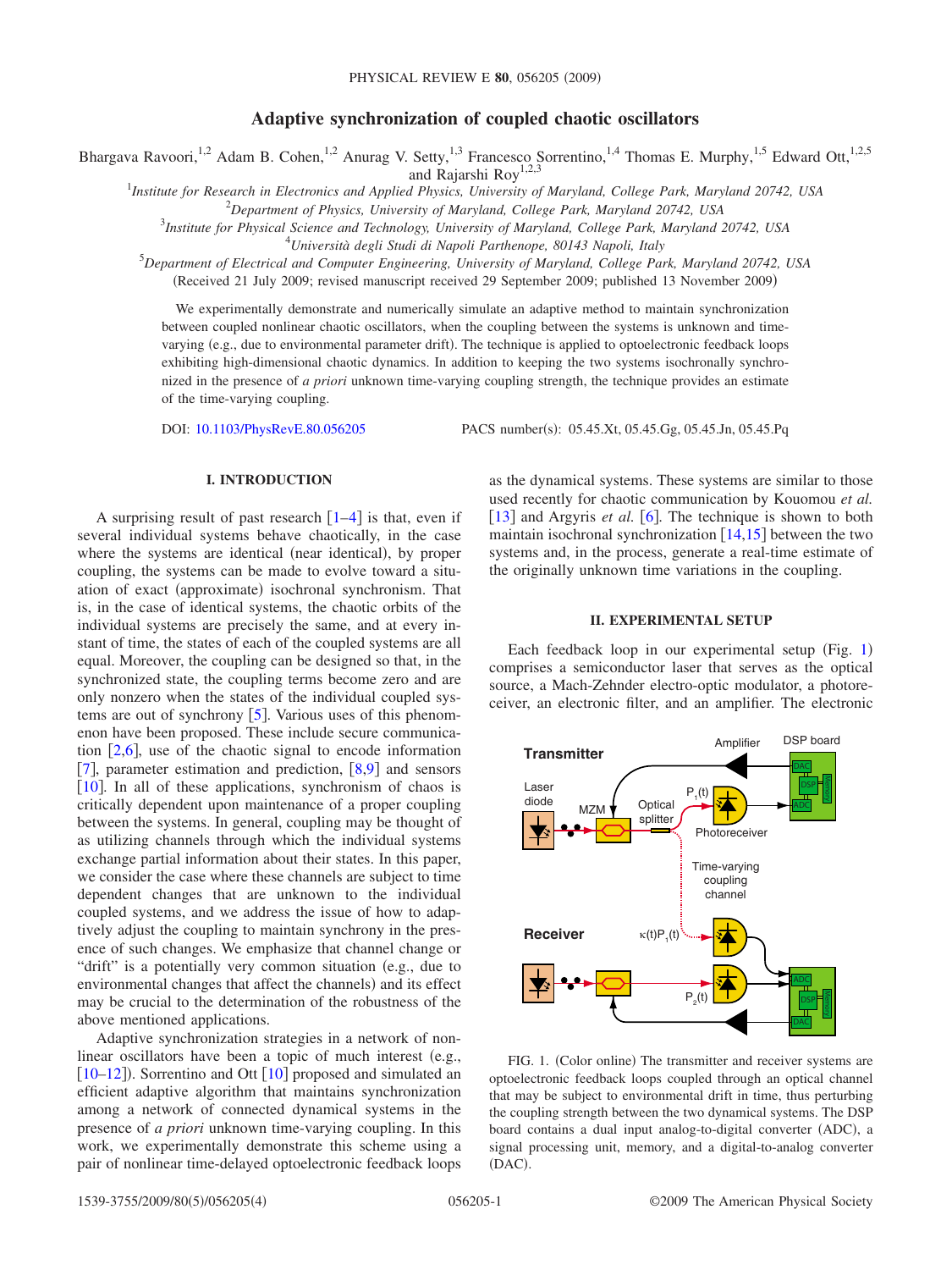filter is chosen to be a two-pole bandpass filter. The dynamics of the feedback loop can be modeled by the delaydifferential equations  $\lceil 8, 13 \rceil$  $\lceil 8, 13 \rceil$  $\lceil 8, 13 \rceil$ ,

<span id="page-1-0"></span>
$$
\omega_L^{-1} \frac{dx_1(t)}{dt} = -\left(1 + \frac{\omega_H}{\omega_L}\right) x_1(t) - y_1(t) - \beta \cos^2[x_1(t-\tau) + \varphi_o],
$$

$$
\omega_H^{-1} \frac{dy_1(t)}{dt} = x_1(t). \tag{1}
$$

Here,  $x_1(t)$  is the normalized voltage signal applied to the electro-optic modulator,  $\tau$  is the feedback time delay, and  $\varphi$ <sub>o</sub> is the bias point of the modulator.  $\omega_L$  and  $\omega_H$  are the filter's low-pass and high-pass corner frequencies.  $\beta$  is the dimensionless feedback strength proportional to the optical power *Po* entering the electro-optic modulator. The optical output of the electro-optic modulator is  $P_1(t) = P_o \cos^2[x_1(t) + \varphi_o]$ . Incorporating a programmable component as part of the feedback loop allows us to perform real-time computations such as the implementation of an adaptive synchronization algorithm. We use a digital signal processor (DSP) based programmable board (Spectrum Digital DSK6713) to perform electronic filtering and time delay. The collected samples are filtered digitally using the DSP. The filtered signal is then stored in memory for a desired amount of time before being output. This, combined with processor latency, produces the total loop time delay  $\tau$ . The discrete time difference equations describing the digital filter are presented and discussed in  $\lceil 16 \rceil$  $\lceil 16 \rceil$  $\lceil 16 \rceil$ .

Depending on the value of the feedback strength and delay, the loop is capable of producing dynamics ranging from periodic oscillations to high-dimensional chaos  $[8,13]$  $[8,13]$  $[8,13]$  $[8,13]$ . For the measurements reported here, we adjusted the laser power  $P_o$  to yield a feedback strength of  $\beta = 3.58$ , and we programmed the DSP board to produce a net feedback delay of 1.5 ms. The high-pass cut-on frequency was designed to be  $\omega_H$ /(2 $\pi$ )=100 Hz, and the low-pass cut-off frequency was chosen to be  $\omega_L/(2\pi) = 2.5$  kHz. The bias point of the electro-optic modulator is adjusted to  $\varphi_o = \pi/4$ . With this choice of parameters, the system exhibits high-dimensional chaotic dynamics.

We couple two nominally identical optoelectronic feedback loops unidirectionally, i.e., the transmitter affects the dynamics of the receiver, but not vice versa. Thus, the equations of motion describing the coupled system are given by Eq.  $(1)$  $(1)$  $(1)$  for the transmitter and

<span id="page-1-1"></span>
$$
\omega_L^{-1} \frac{dx_2(t)}{dt} = -\left(1 + \frac{\omega_H}{\omega_L}\right) x_2(t) - y_2(t)
$$

$$
-\beta \cos^2 \{ [1 - \overline{\kappa}(t)] x_2(t - \tau) + r(t) + \varphi_o \},\
$$

$$
\omega_H^{-1} \frac{dy_2(t)}{dt} = x_2(t),
$$

$$
r(t) = \kappa(t) x_1(t - \tau),
$$
(2)

for the receiver. In Eqs. ([2](#page-1-1)),  $\kappa$  denotes the coupling strength. It is envisioned that the signal received by system 2 [Eqs. ([2](#page-1-1))] is the product  $r(t) = \kappa(t)x_1(t-\tau)$ , but that system 2 has no

RAVOORI *et al.* PHYSICAL REVIEW E **80**, 056205 2009-

<span id="page-1-2"></span>

FIG. 2. (Color online) Success of adaptive strategy for tracking and synchronization in the presence of a time-varying coupling strength. Before time  $t=0$ , the adaptive synchronization algorithm is disabled. During this period,  $\kappa(t)$  fluctuates between 0.83 and 1.13 while the coupling strength estimate  $\bar{\kappa}$  is held constant at 0.8. After  $t=0$  (indicated by the dashed vertical line), the adaptive algorithm is turned on and a real-time estimate of the channel modulation is constructed from measurements performed entirely at the receiver. (a) Results from experiment. The top panel shows the received optical signal  $\kappa(t)P_1(t)$  and the error signal  $[P_1(t)-P_2(t)]$ , both normalized to the optical power  $P<sub>o</sub>$  entering the electro-optic modulator. The bottom panel shows the time dependence of the coupling strength  $\kappa(t)$  and its real-time estimate  $\vec{\kappa}(t)$  obtained once the adaptive algorithm is switched on. (b) Corresponding results from numerical simulations. The solid vertical lines indicate the four intervals of time we present in more detail in Fig. [3.](#page-2-0)

knowledge of  $\kappa(t)$  and  $x_1(t-\tau)$  individually. System 2, however, has control of the quantity  $\bar{\kappa}(t)$ . Furthermore, we note from Eqs. ([2](#page-1-1)) that the coupled system admits a synchronous solution if  $\kappa = \bar{\kappa}$ . For the case of time independent  $\kappa = \kappa_o$ , numerical simulations and experimental observations show that the synchronous solution is *stable* if  $0.45 < \kappa_0 < 1.49$ . Thus, if the receiver quantity  $\bar{\kappa}(t)$  can correctly match  $\kappa(t)$ , and if the latter varied sufficiently slowly in time, then the system can be maintained in a synchronous state through time variation in  $\kappa$  over the above values.

In our experiments, the optical output of the electro-optic modulator  $P_1$  is transmitted to the receiver loop through a fiber-optic link. The received optical signal is detected and filtered at the receiver to build  $x_1(t-\tau)$ . The communication channel is subject to simulated time variation modeled by a time-varying coupling strength  $\kappa = \kappa(t)$ , so that the received signal used in the coupling term of Eq. ([2](#page-1-1)) is  $r(t) = \kappa(t)x_1(t-\tau)$ . Here, we assume the variation in the coupling strength occurs very slowly compared to the dynamics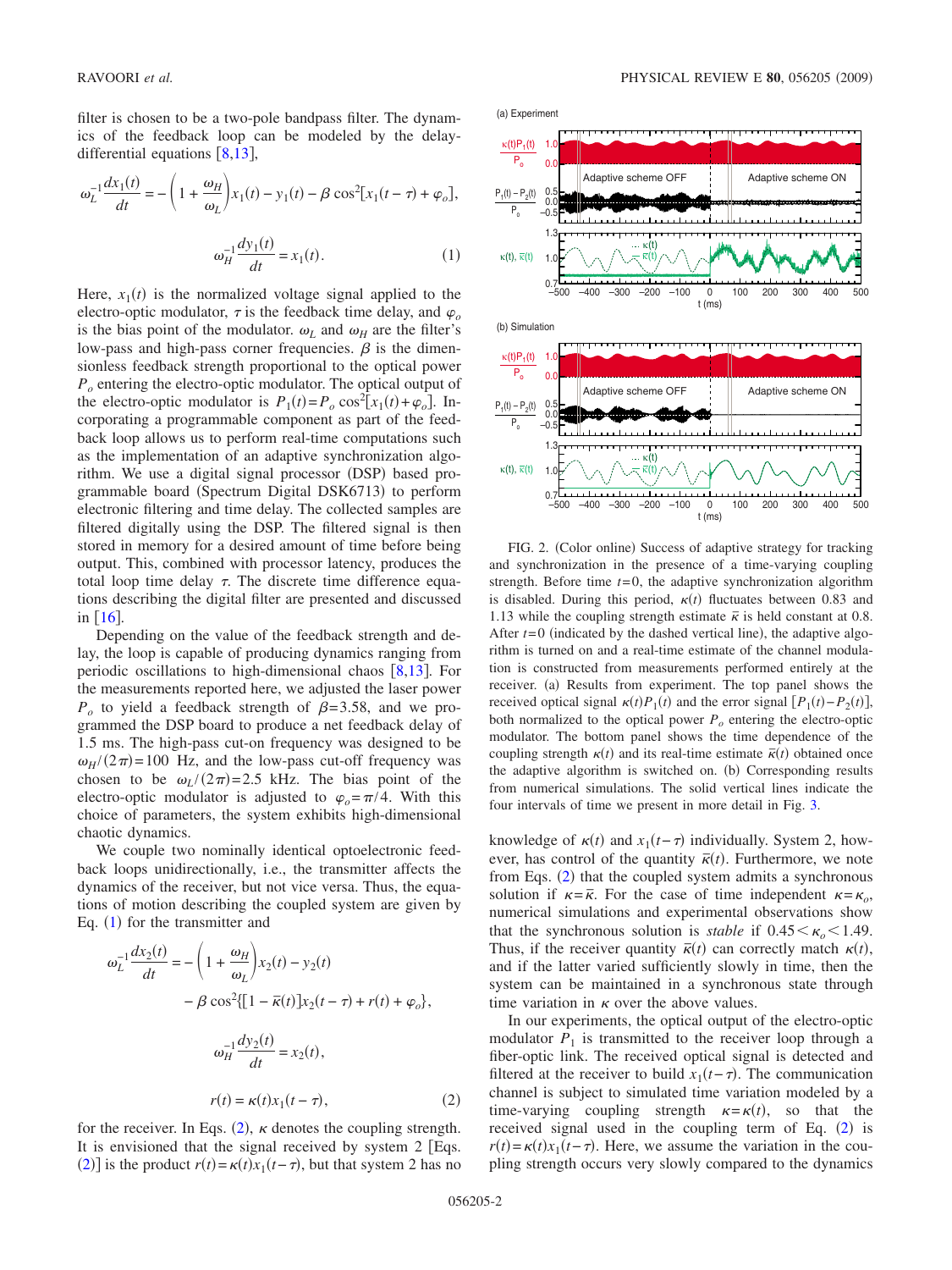<span id="page-2-0"></span>

FIG. 3. (Color online) Synchronization of transmitter and receiver dynamics using adaptive scheme. (a) The left and right panels are 10-ms time traces of the internal dynamics  $P_1(t)$  and  $P_2(t)$ and the error signal  $[P_1(t) - P_2(t)]$  corresponding to the windows in Fig.  $2(a)$  $2(a)$ . Under the same coupling conditions, the two feedback loops only synchronize when the adaptive strategy is enabled. (b) Results from simulations corresponding to the windows in Fig.  $2(b).$  $2(b).$ 

of each feedback loop, i.e., the time scale for variation in  $\kappa(t)$ is substantially longer than that for  $x_{1,2}$ . Our goal is to use the available information  $r(t)$ , to dynamically construct an estimate of the coupling  $\kappa(t)$  by adaptively changing  $\bar{\kappa}(t)$  in a manner that maintains synchrony.

#### **III. ADAPTIVE STRATEGY**

We implement the adaptive strategy proposed by Sorrentino and Ott  $[10]$  $[10]$  $[10]$ . The scheme relies on the minimization of a "potential"  $\psi$ , defined as the exponentially weighted moving average of the synchronization error,

<span id="page-2-1"></span>
$$
\psi(t) = \frac{1}{\tau_o} \int_{-\infty}^{t} \left[ \overline{\kappa}(t') x_2(t' - \tau) - r(t') \right]^2 \exp[-(t - t')/\tau_o] dt'.
$$
\n(3)

<span id="page-2-2"></span>Minimizing Eq. ([3](#page-2-1)) with respect to  $\bar{\kappa}$ , we arrive at the following equations that are then solved to construct of the estimate  $\bar{\kappa}(t) = N(t)/D(t)$  of the channel time-variation  $\kappa(t)$ , where  $N(t)$  and  $D(t)$  follow

$$
\tau_o \frac{dN(t)}{dt} + N(t) = r(t)x_2(t - \tau),
$$

<span id="page-2-3"></span>

FIG. 4. (Color online) (a) Synchronization error  $\sigma$  as a function of modulation frequency  $f_{\text{mod}}$  for a modulation depth  $\varepsilon = 0.40$ . The experimentally measured synchronization error when the adaptive strategy is ON (solid line) is lower than when the adaptive strategy is OFF (dotted line). Numerical simulations (dashed line) result in a smaller  $\sigma$  compared to the experimental observations. (b) Tracking measure  $\mu$  is defined as the ratio of the Fourier amplitude of the receiver's tracking estimate  $\bar{\kappa}(t)$  at frequency  $f_{\text{mod}}$  to the Fourier amplitude of an imposed channel modulation. Experimental tracking measure for modulation amplitudes  $\varepsilon = 0.1, 0.2$ , and 0.4 are shown.

$$
\tau_o \frac{dD(t)}{dt} + D(t) = x_2^2(t - \tau).
$$
 (4)

Note that  $N(t)$  and  $D(t)$  in Eqs. ([4](#page-2-2)) are simply the low-pass filtered versions of the "signals" on the right hand sides of these equations, and  $\tau$  denotes the time constant of the filter. For the success of the adaptive algorithm, it is important to choose  $\tau$ <sub>o</sub> to be large compared to the dynamical time scale of the chaotic oscillators, but small compared to the time scale on which  $\kappa(t)$  varies. In our experiments and simulations, we choose  $\tau_{o}$ =0.81 ms.

## **IV. RESULTS AND DISCUSSION**

The results from the application of the adaptive synchronization technique are presented in Fig. [2.](#page-1-2) We show the received optical signal  $\kappa(t)P_1(t)$  and the difference error signal  $(P_1-P_2)$  both normalized to the input optical power  $P_o$ . The received signal reflects the long time-scale coupling strength variations as a result of the simulated environmental time fluctuations in  $\kappa(t)$ . The time variation in  $\kappa(t)$  was accomplished by inserting into the coupling channel an electrooptic intensity modulator driven by an arbitrary waveform generator. The coupling strength  $\kappa(t)$  varies between 0.83 and 1.13 with an average value of 0.98 and a repetition period of 500 ms. Before *t*=0, the adaptive synchronization technique is disabled and  $\bar{\kappa}$  is held fixed at 0.8. During this period, the synchrony between the two feedback loops is